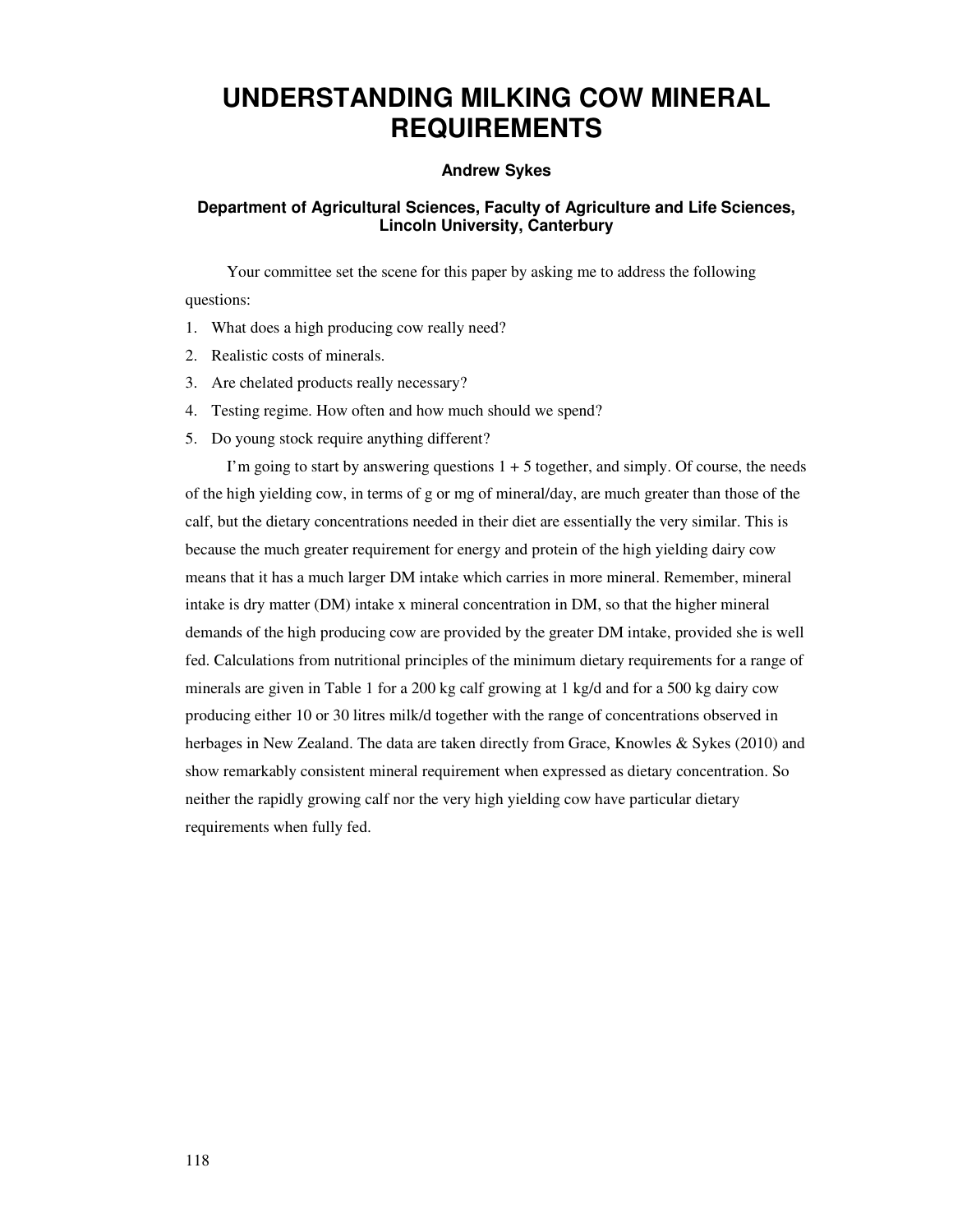| <b>Element</b>         | Calf        | $10$ L/d     | $30$ L/d    | NZ pasture      |
|------------------------|-------------|--------------|-------------|-----------------|
| $Ca$ (g/kg DM)         | 4.4         | 3.1          | 3.2         | $3.7 - 14.2$    |
| $Mg$ (g/kg DM)         | $0.4 - 0.9$ | $0.75 - 1.4$ | $0.8 - 1.4$ | $1.0 - 6.0$     |
| $P$ (g/kg DM)          | 2.5         | 2.5          | 2.3         | $4.0 - 5.0$     |
| $Cu$ (mg/kg $DM$ )     | 6.5         | 9.2          | 9.2         | $3.5 - 18.0$    |
| $Co$ (mg/kg DM)        | 0.06        | 0.06         | 0.06        | $0.11 - 0.24$   |
| Se (mg/kg DM)          | 0.032       | 0.037        | 0.035       | $0.005 - 0.070$ |
| $1 \text{ (mg/kg DM)}$ | 0.18?       | 0.18?        | 0.18?       | $0.1 - 0.8$     |

**Table 1.** Recommended dietary mineral concentrations for a 200 kg calf growing at 1 kg/d and a 500 kg cow producing 30 L milk/d (from Grace, Knowles and Sykes, (2010)).

It is impossible to discuss mineral nutrition and requirements in general terms because each mineral has specific functions and regulation by the animal. The major minerals calcium and magnesium are probably of major interest to this audience because of the spectacular effect of failure of the animal to maintain tissue concentrations.

# **Calcium**

There is ample Ca in ryegrass white clover (see Table 1). However, ruminants use a sophisticated endocrine system based on vitamin D metabolism to regulate Ca absorption to just the amount required for maintenance and milk production and to maintain Ca concentrations in body fluids. When demand for Ca increases rapidly at calving this mechanism sometimes doesn't respond quickly enough, the concentration in body fluid falls, and you find the comatose cow. It is a temporary failure and for most the experience is that when detected early an intravenous and/or subcutaneous injection of calcium restores the cow and its own system usually very rapidly adjusts.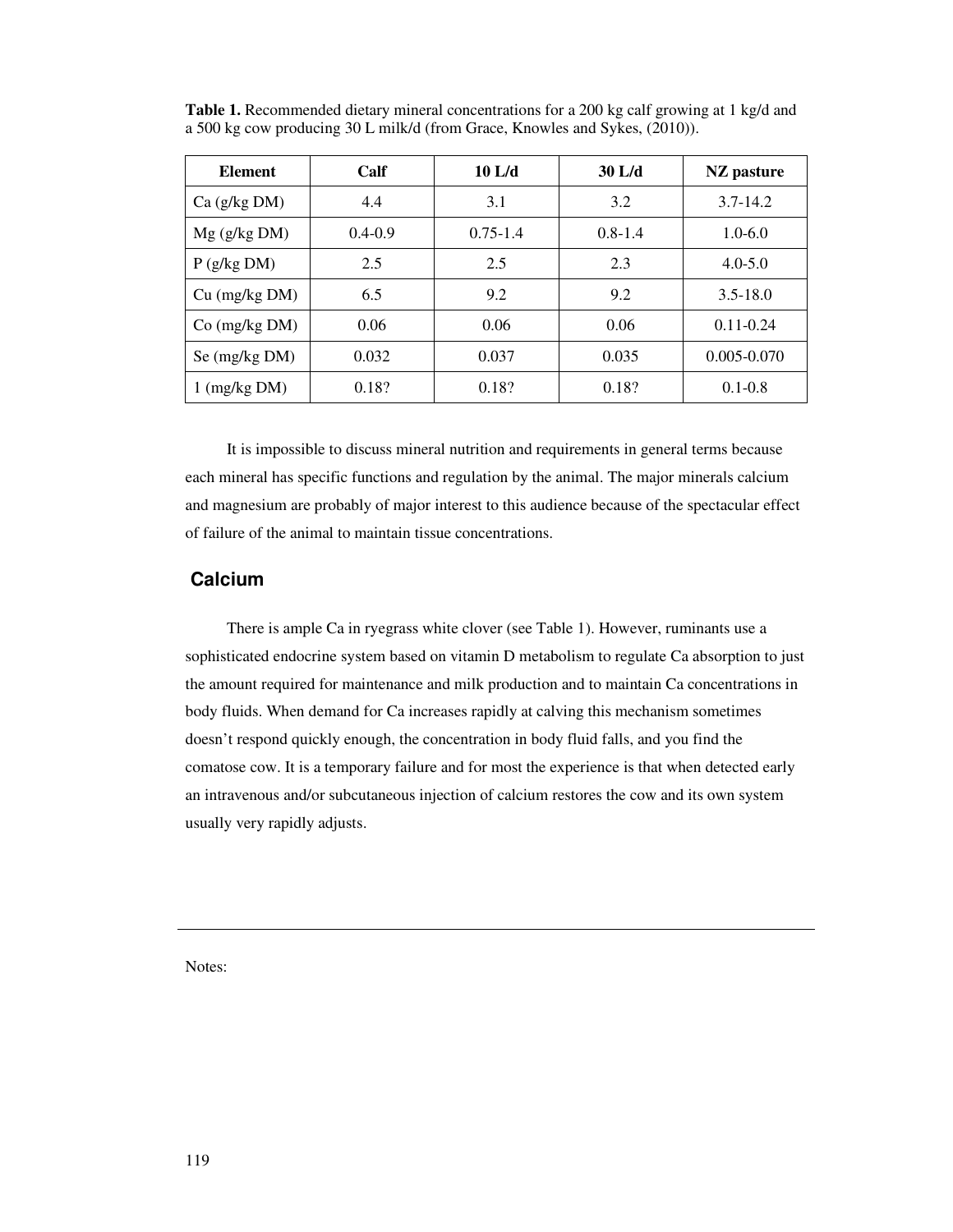We do know, however, that there is a Mg requirement for components of the Ca control system and clinical evidence suggests that, as a prophylactic measure, whole herd Mg supplementation by pasture dusting or fertilizer application is considered beneficial.

So – the problem is not inadequate diet but an inadequate cow – temporary failure of its physiological regulatory mechanisms. Several approaches have been explored overseas to try to overcome this.

- 1. Feeding of ionic salts to reduce body pH and 'assist' Ca mobilisation from the skeleton, otherwise described as the DCAD (dietary cation-anion balance) dietary manipulation. While achieving some success in feedlot systems in the northern hemisphere, I have seen no evidence for its value in NZ. In fact, prediction of the incidence of hypocalcaemia on our spring pastures from the DCAD values of NZ pastures – from relationships seen in the northern hemisphere feedlot systems- suggest we should actually expect a much greater incidence than is the case in NZ. The fact that we don't suggests that other environmental factors are operating in its systems which predispose to hypocalcaemia which don't operate here. What it really shows up is the need to be cautious about extrapolating overseas data on mineral nutrition from overseas to Nz pastoral systems, a point I will return to later.
- 2. Feeding low Ca forages until just before calving to set up the vitamin D system; the problem is that NZ pastures have adequate Ca, with the possible exception of green-feed oats, but this approach is logistically difficult.
- 3. Large injections of Vitamin D; needs to be timed close to calving and is logistically difficult.
- 4. Pasture dusting as a prophylactic treatment during calving.

### **Magnesium**

Hypomagnesaemic tetany is another dairy industry problem with spectacular and obvious clinical symptoms. In this case it occurs despite the fact that pasture, particularly pasture with high clover content, has ample Mg for the high yielding dairy cow Table1. The problem is interference with absorption of dietary Mg by the high concentrations of K which are characteristic of highly digestible rapidly growing plant leaf material. As the plant matures and develops structural material and K concentrations fall and Mg absorption increases and risk of hypomagnesaemic tetany recedes. As we get better at managing to maintain high pasture quality into the summer period this problem has probably been extended from very early lactation into mid-lactation and even into high quality autumn regrowths. Although Mg can be provided on a regular basis in drinking water this has not proved effective during early lactation because cows don't drink much at that time. A high yielding cow consuming 15-18 kg DM/d of high quality pasture will have an intake of 100-120 L water/d, well in excess of its requirement for milk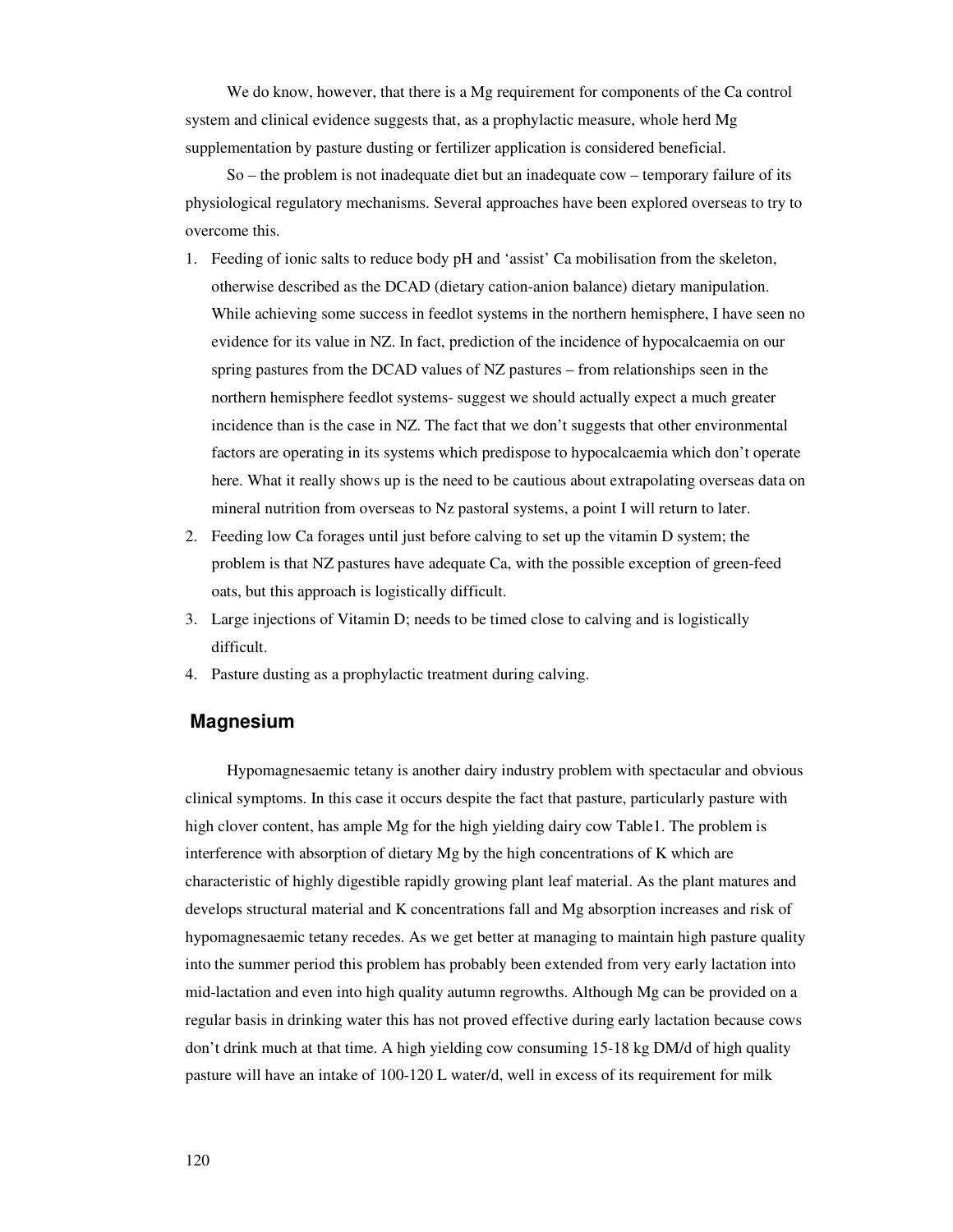production and rarely approaches the trough. The only safe way, unless Mg salts can be included in concentrate feeds, is the dusting of pasture with calcined magnesite or causmag (MgO or  $MgCO<sub>3</sub>$  heated with lime at high temperature) at 500g/cow/week. Individual drenching with 10-15 g/Mg/d as the magnesium sulphate or chloride is a possibility, but labour intensive. Preventative treatment is by far the best approach, and can require supplementation from 3-4 weeks before to 12 weeks after calving. Blood testing is not a useful approach though a periodic blood test of older cows can be helpful in deciding when to stop treatment: an average of 0.6 mmol Mg/L blood would indicate safety to cease supplementation.

## **Trace elements**

While deficiencies of the major elements, calcium and magnesium, are universal, trace element deficiencies are generally specific to soil type. For example cobalt deficiency is only likely on soils derived from acid igneous rocks such as granite; copper deficiency on coastal sands and silts and on peaty soils; selenium deficiency can be anticipated on soils of volcanic origin with high rainfall and high pH. Not surprisingly therefore examples of these deficiencies have historically been seen in New Zealand and were originally diagnosed and treatments developed here. However, the situation is more complex than this. The ability to accumulate trace elements varies with plant species. Reports of cobalt and copper deficiencies are a feature of the early literature of agricultural development in New Zealand and severe deficiencies were recorded. However, during land development less productive grass species such as Agrostis tenuis (browntop), were replaced with ryegrass-white clover species which are better accumulators of both copper and cobalt and occurrence of deficiencies has reduced. As a consequence the historical record can be misleading and the evidence is that deficiencies of these elements are less likely than the early record suggests. The opposite is the case for selenium; in this case the less productive browntop is a much better accumulator of selenium than ryegrass – white clover. Land development in this case lead to increase rather than decrease an occurrence of the deficiency which was really only diagnosed and effectively treated relatively recently (1960's) and, as a consequence is still probably the most significant trace element problem today.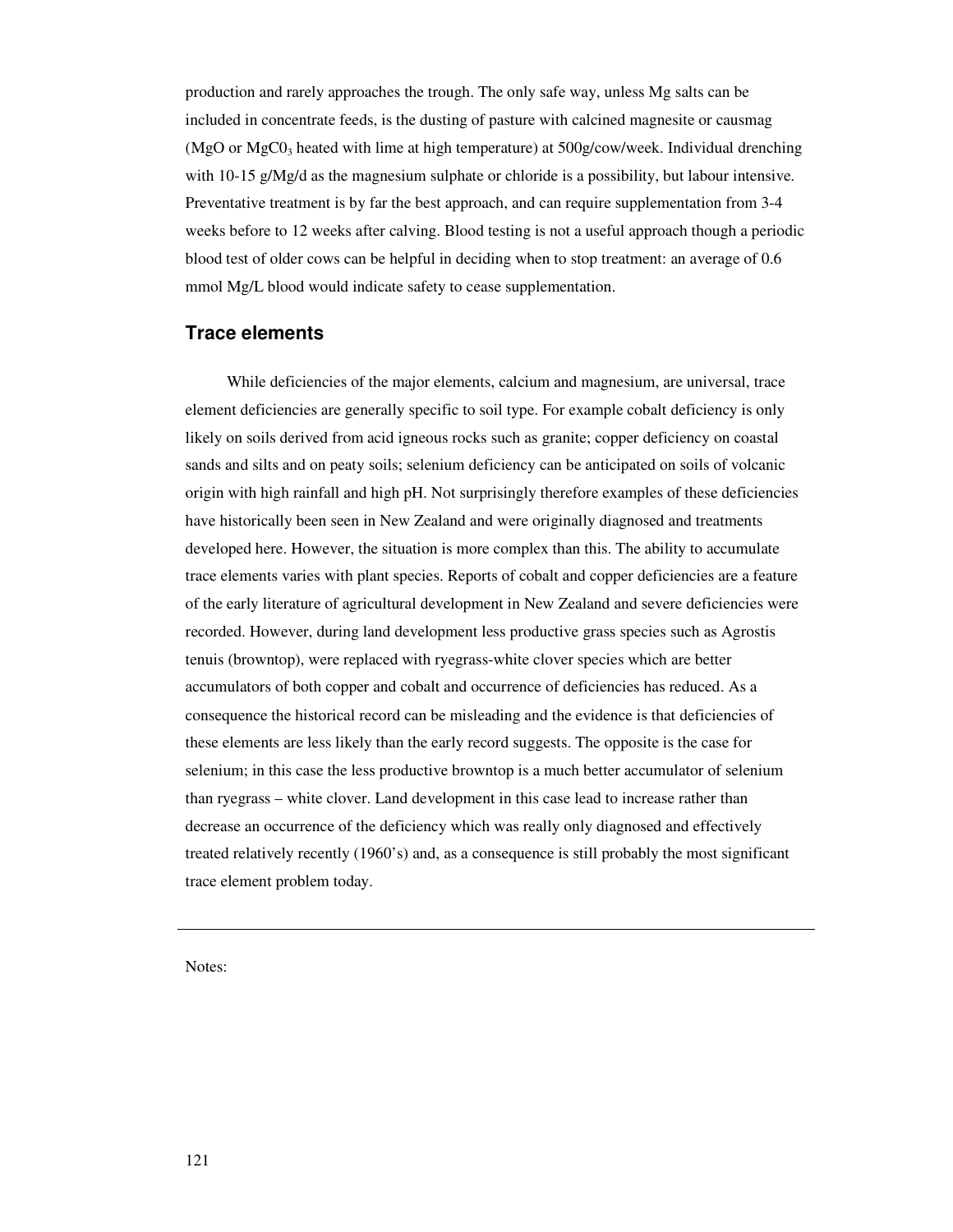# **Can some minerals limit the uptake of others?**

The question needs to be broadened because whereas uptake of minerals can be limited by other minerals, significant interactions between minerals and other nutrients can occur during metabolism as well as during absorption.

#### **Mineral – mineral interactions on absorption**

The most important antagonistic effects of minerals on mineral absorption relate to the absorption of magnesium and copper. We have discussed the case of the depressing effect of potassium on magnesium absorption previously: fortunately the antagonism is not complete and can be overcome by heavy dusting of pasture with magnesium. In the case of copper high levels of dietary sulphur  $(S)$  and molybdenum (as molybdate-MoO<sub>4</sub>) lead to the formation of thiomolybdates ( $\text{MoS}^{1-4}$ ) in the rumen which combine with copper making it unavailable for absorption. Increasing dietary copper orally is unhelpful because the copper supplement suffers the same fate as dietary copper and is complexed in the rumen and unavailable for absorption: under these circumstances use of orally administered Cu-oxide-wire particles, which lodge in the acid-secreting fourth stomach and release Cu beyond the rumen, or Cu injections are the only way to overcome deficiency. Copper shares transport mechanisms with Fe and Zn. Fe intake with soil can reduce Cu status as has also been shown during use of ZnO for control of facial eczema. In this case choice of an injectable Cu supplement will overcome this problem.

# **Mineral – other nutrient interactions**

The number of potential interactions between minerals as a consequence of their involvement in essential metabolic activities of cells is huge. An example is the involvement of copper, selenium and vitamin E in providing 'anti-oxidant' capabilities which prevent the normal metabolic activities of cells from causing self-destruction. This is especially so with certain cells of the immune response which generate oxidising peroxides to destroy foreign bodies, but which would destroy the cell itself if excess is not rapidly removed, or is simply generated by cells with high metabolic rate such as muscle cells. Copper- and seleniumdependent peroxidases deal with these waste products while vitamin E, because of its solubility in lipids provides similar protection in the lipid cell membrane. The most significant interaction is that between Se (in the enzyme glutathione peroxidise (GSHPx)) and vitamin E; in New Zealand pasture-based animals have a high intake of vitamin E and can maintain normal productivity with relatively low levels of GSH-Px in cells. In systems in the USA which used conserved forages and concentrates vitamin E levels are often much lower unless the diet is fortified. In addition, fats are often added to diets to increase energy intake which further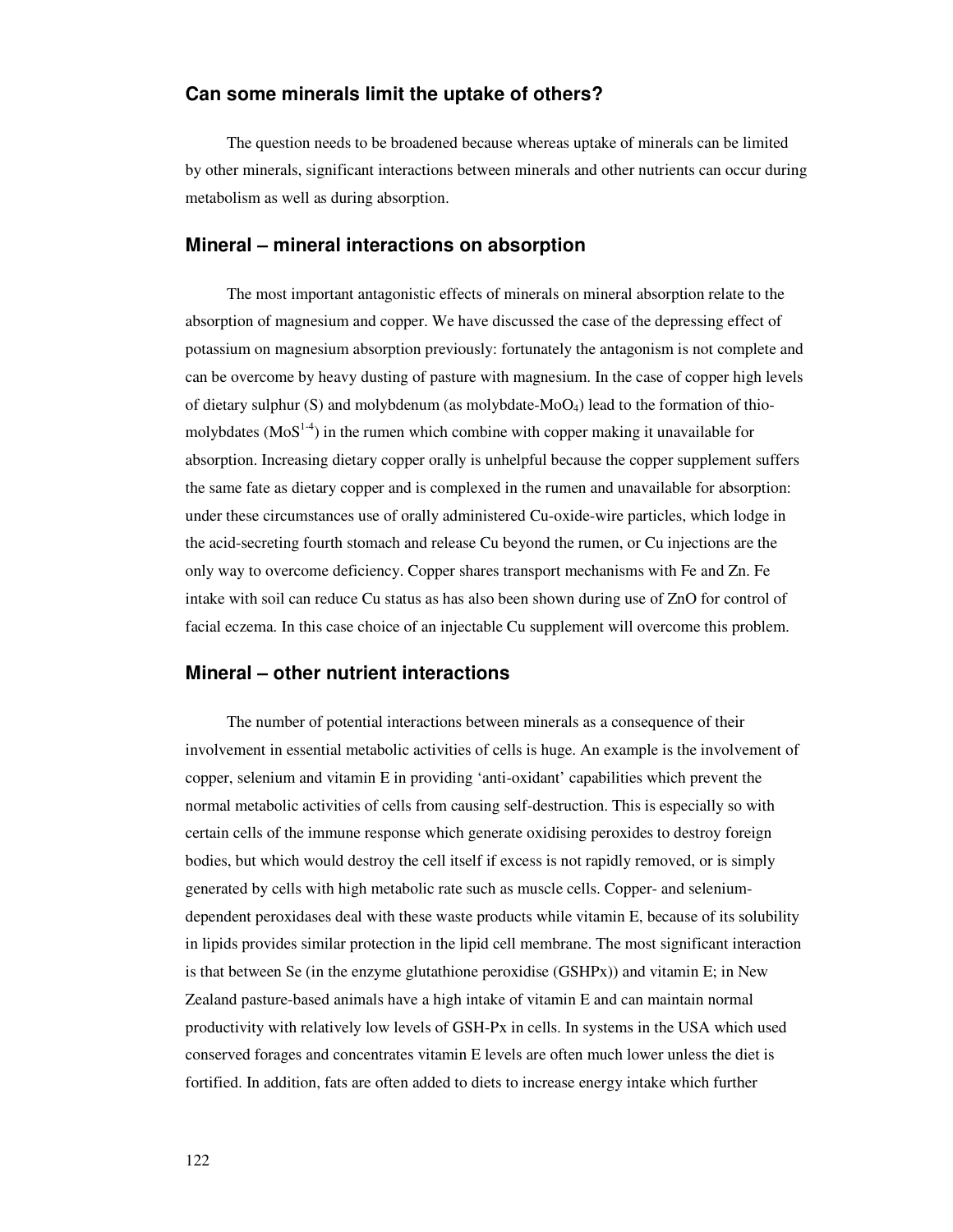increases the oxidant load on the animal. Recommended blood levels of GSH-Px for diagnostic purposes are 10x higher in USA than those at which responses have been observed in NZ. There has been confusion in New Zealand as a consequence. The message has to be that, given the potential for such nutrient interactions diagnostic tools and recommendations for supplementation must be appropriate for local conditions.

# **Are chelated products necessary?**

The simple answer is, emphatically NO. In the most recent authoritative review of the subject, Suttle (2010) states 'There is a popular misconception, sustained and encouraged by aggressive marketing, that (cheaper) inorganic trace mineral supplements are intrinsically of less value to livestock (and man) than the natural forms in which elements are available in feeds, and are less available than synthetic organic complexes containing those elements ........ Evidence of consistently superior value in a robust test of availability of organic complexes has yet to appear in a reputable, peer-reviewed journal, with the singular exception of iron in nonruminants'. This is a view I strongly endorse. There are reports which suggest the bioavailability of organic supplements to be greater than that of simple mineral supplements (for example selenised yeast (Juniper et al 2006)) but there are none which suggest that inorganic supplements are less effective in correcting deficiency. Remember, mineral supplements are high margin products which have been marketed very successfully. The ability to add "superior" availability to the generally bland claims such as "overcoming low levels can assist with general good thrift, improved milk production, improved appetite, improved fertility" is as much a marketing ploy as a genuine advance in ability to correct mineral deficiency.

If the question was asked 'which are the most effective mineral supplements?' the answer would be those which provide an economic response to supplementation which implies those which deliver sufficient mineral to overcome a diagnosed mineral deficiency. In some cases the use of a complexed product is the best way to provide sustained provision of a mineral. But this issue is now part of the next question.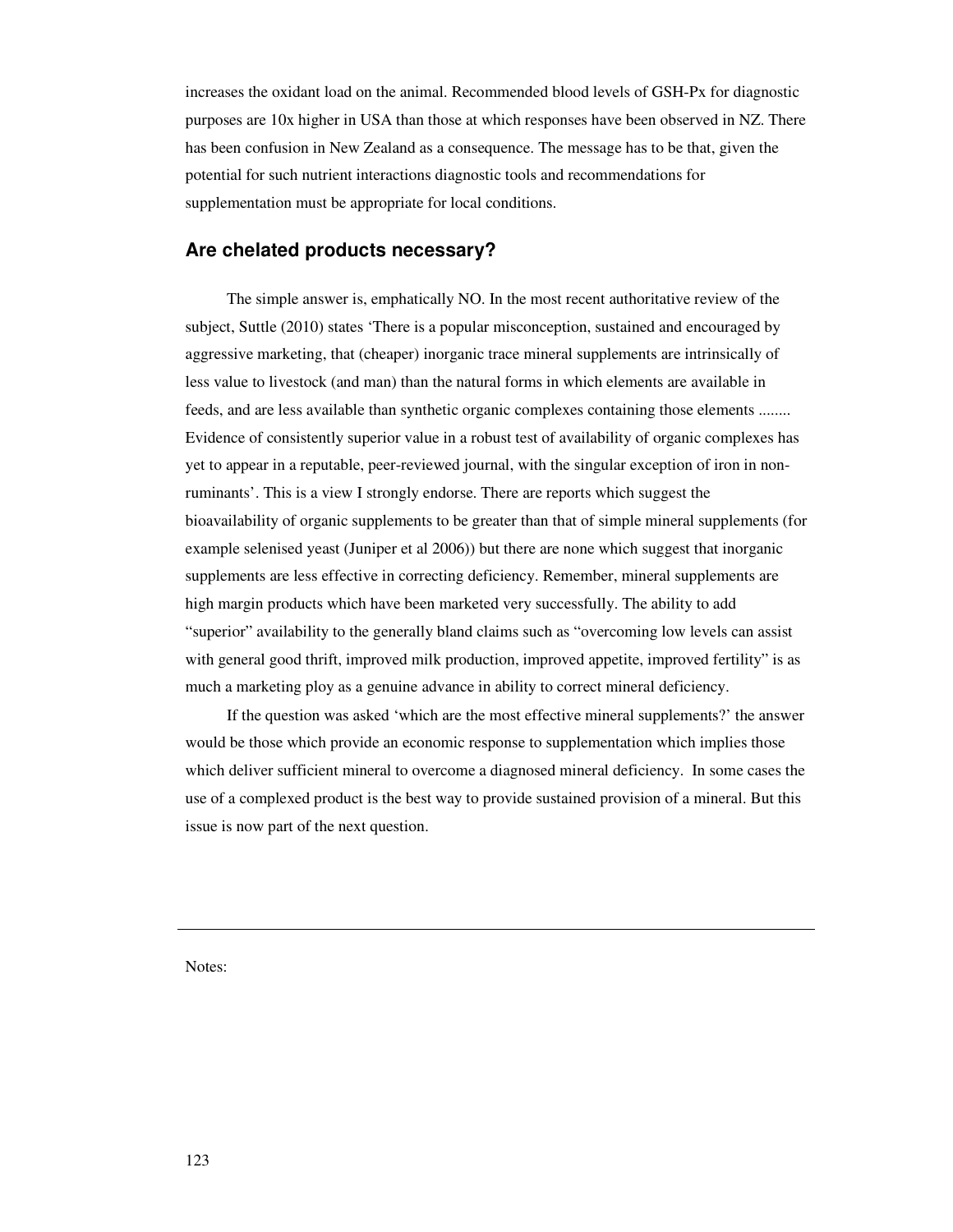# **Testing regime. How often and how much should we spend?**

For the major elements – Ca and  $Mg - a$  testing regime to prevent hypomagnesaemia or hypocalcaemia around calving is a waste of time. The assumption has to be that there will be some susceptible animals in the herd ( $\sim 5\%$  under NZ conditions - Roche & Berry, 2006)): observation and treatment will be needed but such preventative measures as are reasonably available in pasture dusting with magnesium salts is still the best approach. Heavy use of N or K fertilizers are factors to consider when assessing risk. Fortnightly testing for of plasma magnesium of 20 herd members as indicated earlier would be useful to determine safety to stop magnesium dusting, for example when all samples are  $> 0.6$  mM Mg or a mean of 0.7mM Mg, but cow behaviour and previous farm history are probably sufficient.

The trace element testing regimes are valuable where soil series and plant communities suggest deficiency may be present. There are, however, some issues that need to be more clearly understood. Minerals are needed by animals either as co-factors or components of enzyme systems and their specific essentiality derives from the fact that they have very powerful chemical attributes. These attributes which power metabolism in cells are, like the nuclear power plants in Japan, benign and useful when under control, but dangerous (toxic) when out of control or present in excessive quantities. Because of this animals have evolved sophisticated mechanisms to control the amount of mineral in the body. How this is achieved varies with trace element but which determines the best testing regime and interpretation of data. Consider three possible pools of the trace-element in the body.

1. Enzyme pool

This is the critical pool. Only when this pool is depleted do loss of function and therefore performance occur. It is an enzyme-associated pool within the cells intimately involved in metabolic reactions and, while not impossible to measure, is too costly and difficult to use in routine diagnosis. When analysis shows it is depleted it generally also the case that supplementation is too late to avoid loss of productivity.

2. Transport pool

This is the pool of mineral in the blood which enables transport of the element around the body – from site of absorption or storage in the body to the critical enzyme pool. This is the easiest and cheapest to sample: the problem is that there is considerable redundancy; critical enzyme pool levels can be maintained over a wide range of blood concentrations. There has been a fashion by the industry to equate the maximum concentrations observed as the 'normal' concentration, when really they really represent the maximum concentration permitted by the animal's regulatory control systems. Of course this suits the mineral sales industry to suggest you top up your animals to these levels but it doesn't necessarily translate to a production response when supplements are applied. Examination of the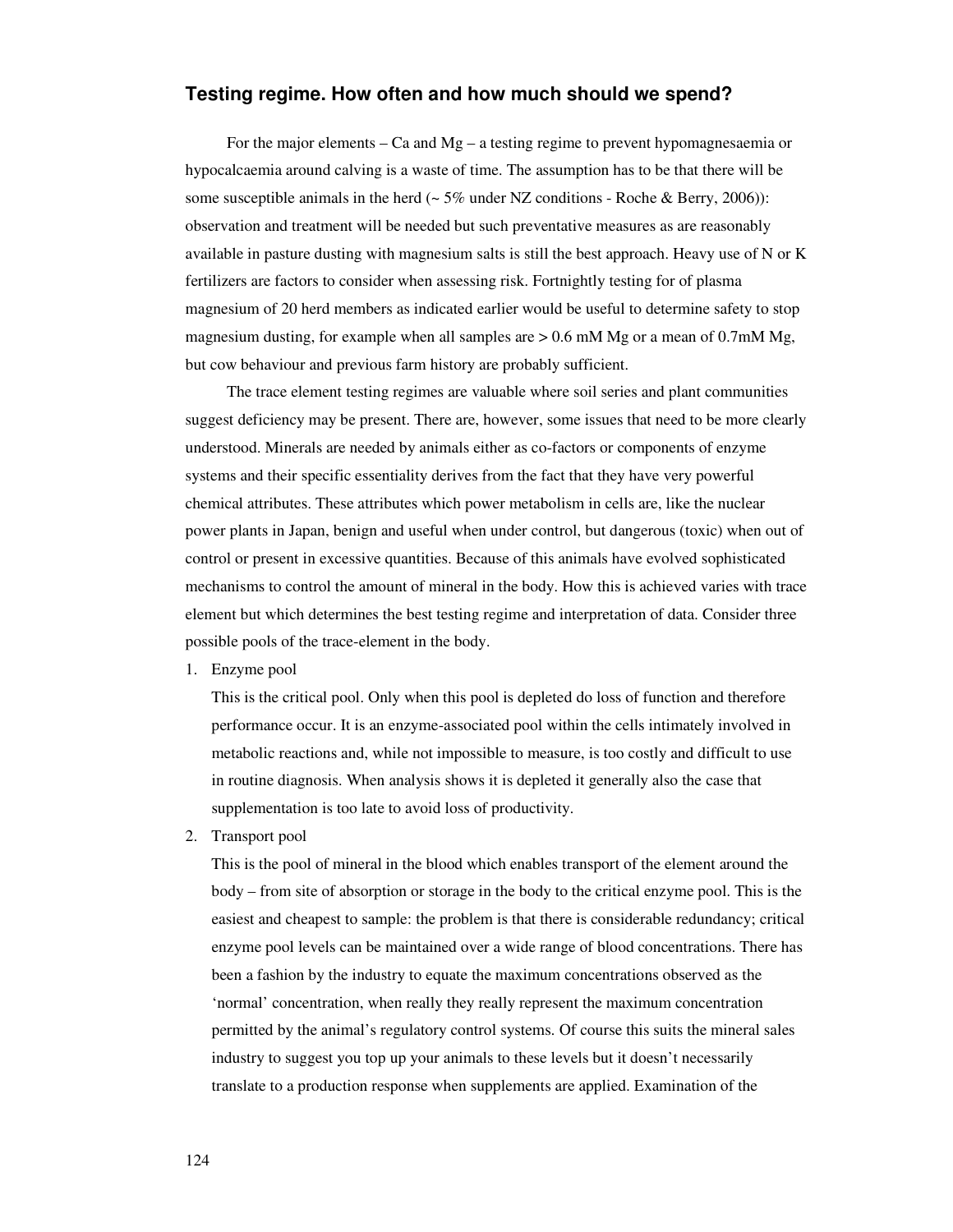literature for copper, selenium, cobalt and iodine supplementation reveals much greater success in lifting blood concentrations back to 'maximum' levels than in achieving economically positive production responses.

3. Storage pools

Several elements are stored in the body and can be depleted by the animal during a period of dietary deficiency to maintain the transport and enzyme pools. As a consequence the animal will often manage a seasonal period of low intake without problems provided it is not too severe or persistent. The most extreme case is that of Iodine for which more than a year's supply can be stored in the thyroid gland; for copper liver copper storage can cover a deficiency of 3-6 months and for cobalt and selenium up to 3 months. For copper, and to a lesser extent cobalt measurement of liver concentration allows estimation of the size of these stores and gives a better indicator of status of body reserves than plasma. Selenium is incorporated into the enzyme glutathione peroxidise (GSH-Px) at the time of cell formation. Measurement of GSH-Px gives a better indicator of the history and status of selenium than measuring selenium itself.

#### *What does this mean?*

It really means that the only way to establish the economic value of trace element supplementation on your property is to consider:

- 1. is your property on a soil series on which deficiency can be anticipated?
- 2. is your choice of forage plants likely to enhance or mitigate against deficiency?
- 3. If these indicate reason for concern, have appropriate animal testing carried out at critical times of the year – e.g. for copper, selenium and cobalt during late spring when tissue reserves would be expected to be lowest. If the results indicate of less than "normal" status-
- 4. design an effective supplementation regime and run it for at least 12 months i.e. treat half the herd with an effective supplement and leave the remainder as controls. Because our industries do not use concentrate supplements, which would allow us to carry in minerals at negligible, the most effective supplements are those given directly to the animal in sustained release form – for example selenium as barium selenate; copper as oral copper oxide